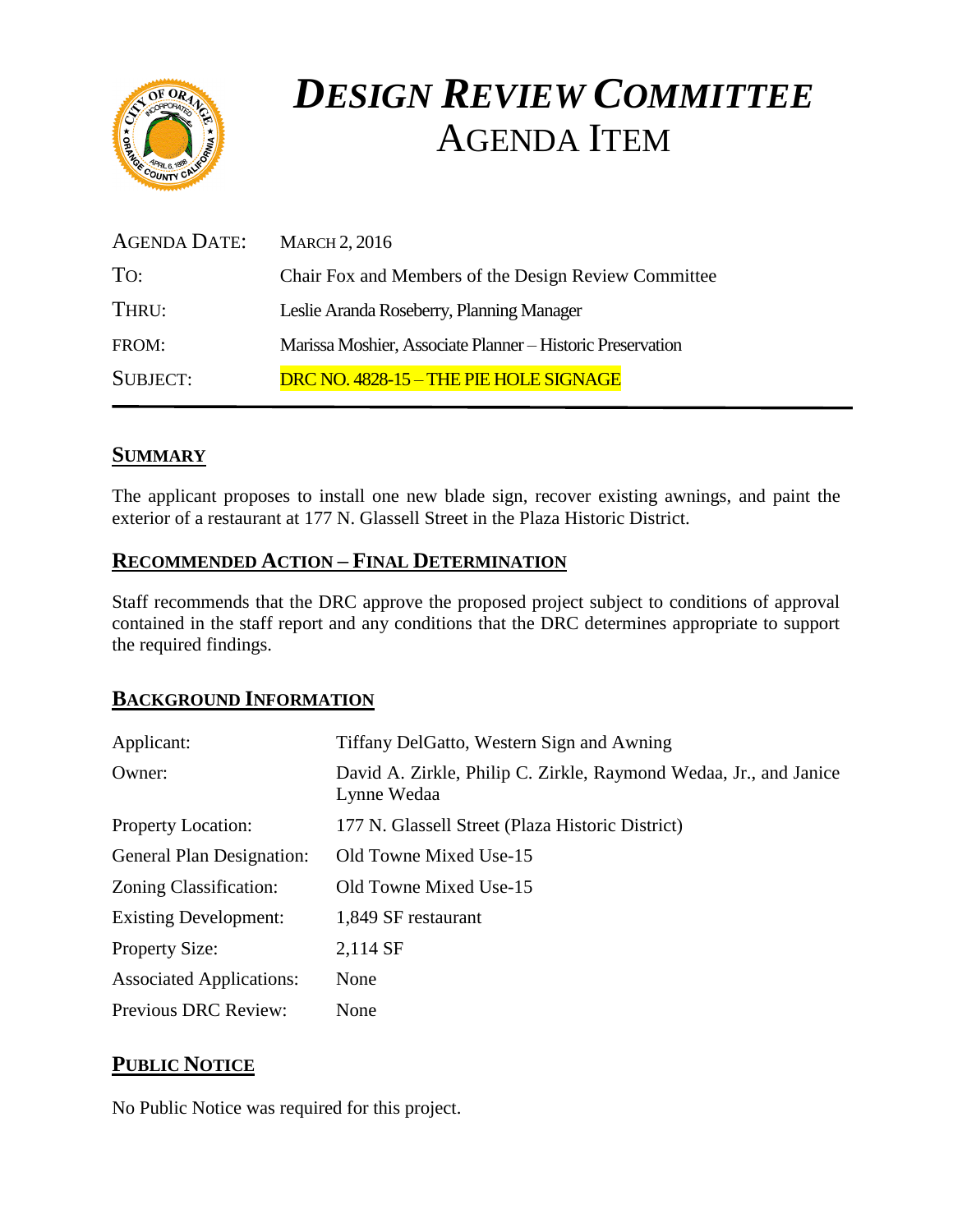*Design Review Committee Staff Report March 2, 2016 Page* 2 *of* 6

#### **ENVIRONMENTAL REVIEW**

**Categorical Exemption:** The proposed project is categorically exempt from the provisions of the California Environmental Quality Act (CEQA) per State CEQA Guidelines 15331 - Historical Resource Restoration/Rehabilitation. The project is limited to minor exterior improvements to the existing building, in conformance with the *Secretary of the Interior's Standards for the Treatment of Historic Properties (Secretary's Standards)* and the Old Towne Design Standards. There is no environmental public review required for a Categorical Exemption.

# **PROJECT DESCRIPTION**

The proposed project involves modifications to the exterior of the property as part of the tenant improvements for a new restaurant, The Pie Hole. The major project components include:

- Remove the existing projecting neon sign.
- Install a new projecting sign on the west elevation. The sign's aluminum cabinet is 46 inches by 46 inches with a sponge painted finish in "Pantone 417U" and "Pantone 276U." It includes white vinyl letters on the sign faces with white and purple neon. The sign will be installed in the same location as the removed projecting sign.
- Recover the existing awnings with new Sunbrella fabric in "Cassis #7554."
- Paint the wood elements of the storefront on the west elevation and the stucco on the north elevation. The proposed paint colors are Sherwin Williams "SW 7039 – Virtual Taupe" and "SW 6064 – Reticence." "Virtual Taupe" is already painted on the wood storefront elements of the existing building.

Detailed plans of the proposed changes, including sign information, are included as Attachment 5 to this report.

# **EXISTING SITE**

The existing site is developed with a 1,849 SF commercial building at the intersection of North Glassell Street and Maple Avenue. The building was originally constructed c. 1912, and underwent a substantial restoration in 2008. It is a contributor to the National Register-listed Plaza Historic **District** 

# **EXISTING AREA CONTEXT**

The subject property is located at the northern edge of the Plaza Historic District. It is surrounded by a mix of commercial uses with accessory residential uses in some buildings.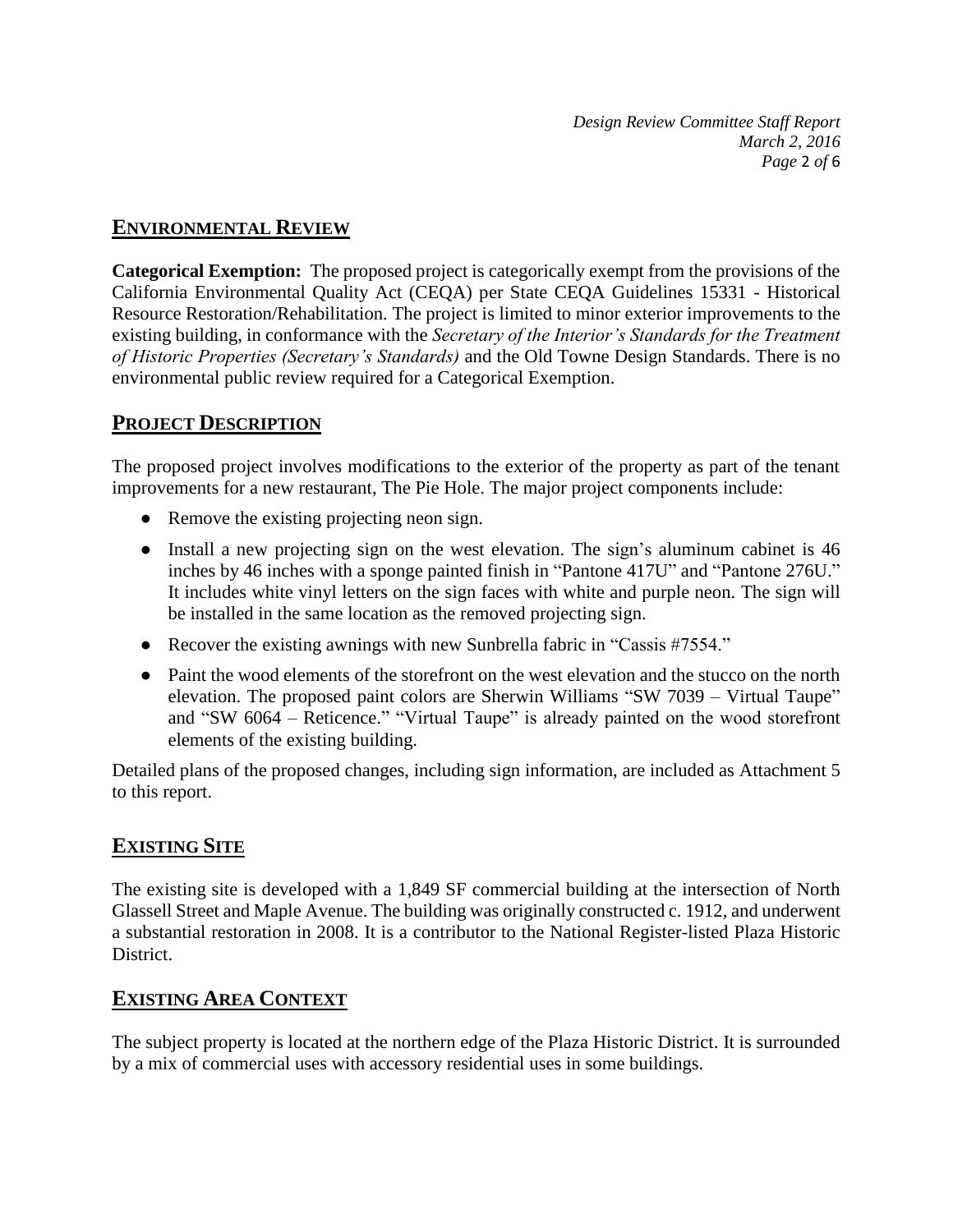*Design Review Committee Staff Report March 2, 2016 Page* 3 *of* 6

### **EVALUATION CRITERIA**

Orange Municipal Code (OMC) Section 17.10.070 establishes the general criteria the DRC should use when reviewing the project. This section states the following:

The project shall have an internally consistent, integrated design theme, which is reflected in the following elements:

#### 1. **Architectural Features**.

- a. The architectural features shall reflect a similar design style or period.
- b. Creative building elements and identifying features should be used to create a high quality project with visual interest and an architectural style.

#### 2. **Landscape**.

- a. The type, size and location of landscape materials shall support the project's overall design concept.
- b. Landscaping shall not obstruct visibility of required addressing, nor shall it obstruct the vision of motorists or pedestrians in proximity to the site.
- c. Landscape areas shall be provided in and around parking lots to break up the appearance of large expanses of hardscape.
- 3. **Signage**. All signage shall be compatible with the building(s) design, scale, colors, materials and lighting.
- 4. **Secondary Functional and Accessory Features**. Trash receptacles, storage and loading areas, transformers and mechanical equipment shall be screened in a manner, which is architecturally compatible with the principal building(s).

#### **ANALYSIS/STATEMENT OF THE ISSUES**

#### Issue 1: Installation of Blade Sign

The proposed projecting sign meets the signage requirements of the Orange Municipal Code and the Old Towne Design Standards. However, installation of the sign may impact the historic painted sign on the building's west elevation. The exterior of the historic building was rehabilitated in 2008. The rehabilitation included removal of exterior stucco, which uncovered a historic painted sign above the storefronts. The painted sign is a historic feature of the building and must be preserved under the requirements of the Old Towne Design Standards. In order to protect the painted sign, the new blade sign will be installed in the same location as the removed sign. Staff has included the following condition of approval to protect the painted sign:

The historic painted sign shall be protected in place during installation of the projecting sign. The attachments for the new projecting sign shall be in the same location and the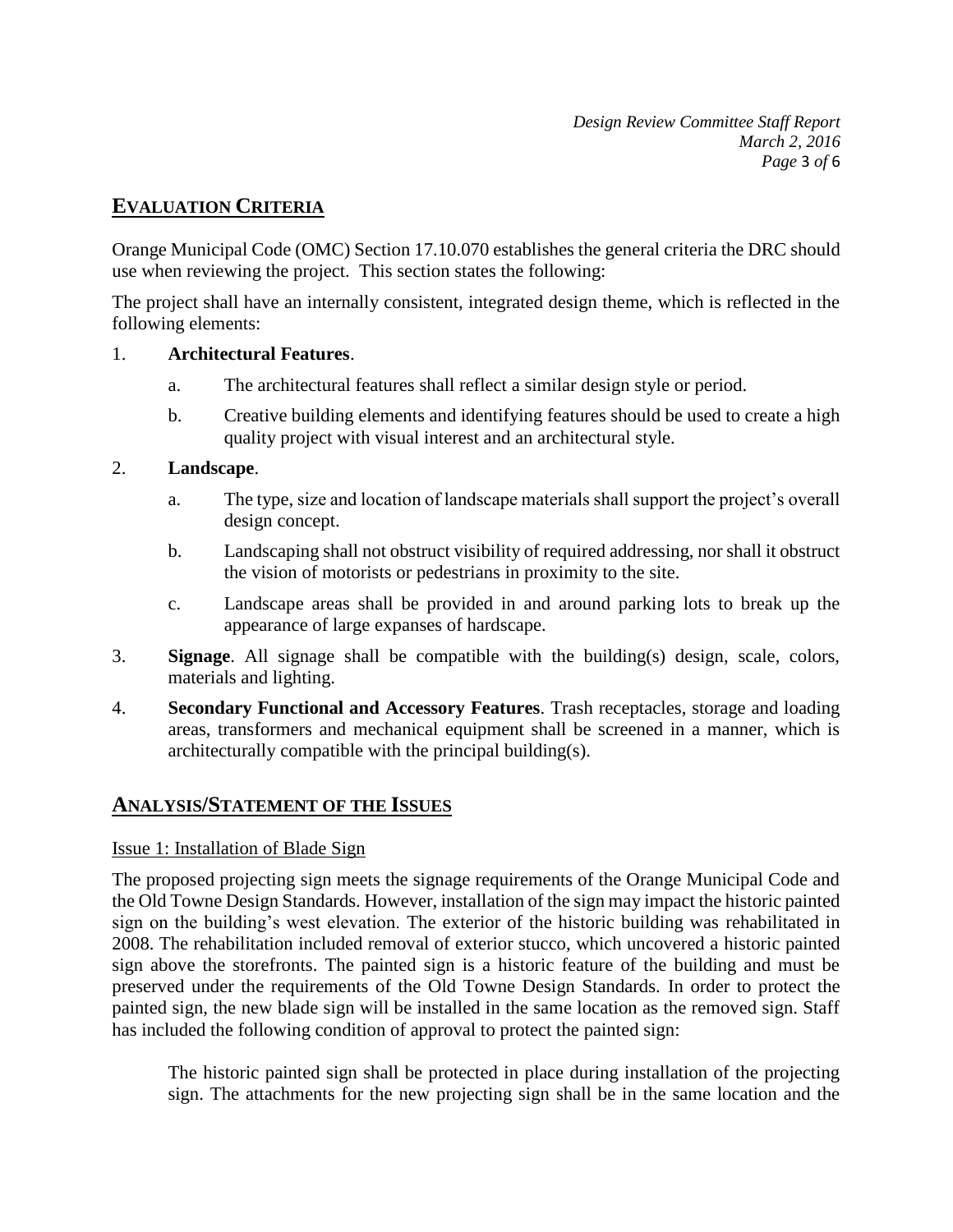*Design Review Committee Staff Report March 2, 2016 Page* 4 *of* 6

same size as the attachments for the existing sign. Should the painted sign be damaged during installation, the applicant shall repair the sign to the satisfaction of the Community Development Director, prior to final of the building permit.

With the condition of approval, staff recommends that the historic painted sign will be adequately protected during installation of the new projecting sign and that the proposed project is in conformance with the *Secretary's Standards* and the Old Towne Design Standards.

#### **ADVISORY BOARD RECOMMENDATION**

None.

# **STAFF RECOMMENDATION AND REQUIRED FINDINGS**

The courts define a "Finding" as a conclusion which describes the method of analysis decision makers utilize to make the final decision. A decision making body "makes a Finding," or draws a conclusion, through identifying evidence in the record (i.e., testimony, reports, environmental documents, etc.) and should not contain unsupported statements. The statements which support the Findings bridge the gap between the raw data and the ultimate decision, thereby showing the rational decision making process that took place. The "Findings" are, in essence, the ultimate conclusions which must be reached in order to approve (or recommend approval of) a project. The same holds true if denying a project; the decision making body must detail why it cannot make the Findings.

The Findings are applied as appropriate to each project. Based on the following Findings and statements in support of such Findings, staff recommends the DRC approve the project with recommended conditions.

*1. In the Old Towne Historic District, the proposed work conforms to the prescriptive standards and design criteria referenced and/or recommended by the DRC or other reviewing body for the project (OMC 17.10.070.G.1).*

The proposed project conforms with the Old Towne Design Standards for the Plaza Historic District. The size and type of signage proposed meets the requirements set forth in the Design Standards and Orange Municipal Code. With the condition of approval protecting the historic painted sign during installation of the new signage, the project will not damage character-defining features of the historic building. The proposed recovering of the existing awnings is also in keeping with customary awning styles in the Plaza Historic District and is complementary to the architectural style of the building.

*2. In any National Register Historic District, the proposed work complies with the Secretary of the Interior's standards and guidelines (OMC 17.10.07.G.2).*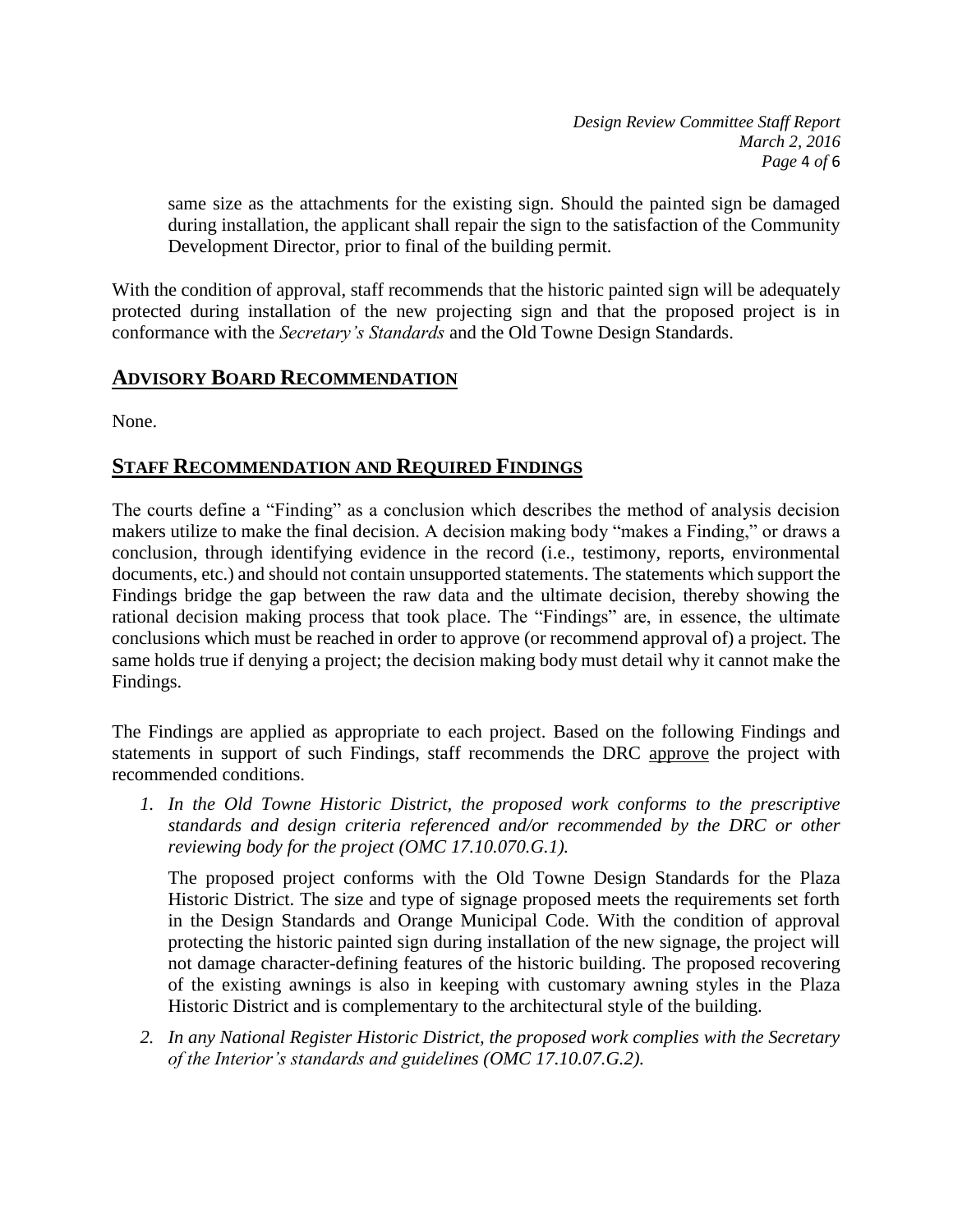Projects found to be in conformance with the Old Towne Design Standards are generally considered to be in conformance with the *Secretary's Standards*. The project is in conformance with Standards 2, 5, and 9, in that the historic building's distinctive features will be retained and preserved, and alterations to the building will not remove or negatively alter any historic materials or features.

*3. The project design upholds community aesthetics through the use of an internally consistent, integrated design theme and is consistent with all adopted specific plans, applicable design standards, and their required findings (OMC 17.10.07.G.3).*

With the conditions recommended by staff, the proposed work conforms to the prescriptive standards and design criteria set forth in the Old Towne Design Standards and Orange Municipal Code Section 17.36, as described above.

*4. For infill residential development, as specified in the City of Orange Infill Residential Design Guidelines, the new structure(s) or addition are compatible with the scale, massing, orientation, and articulation of the surrounding development and will preserve or enhance existing neighborhood character (OMC 17.10.07.G.4).*

As the *City of Orange Infill Residential Design Guidelines* do not apply to commercial projects, this finding does not apply.

# **RECOMMENDED CONDITIONS**

The approval of this project is subject to the following conditions:

- 1. The historic painted sign shall be protected in place during installation of the projecting sign. The attachments for the new projecting sign shall be in the same location and the same size as the attachments for the existing sign. Should the painted sign be damaged during installation, the applicant shall repair the sign to the satisfaction of the Community Development Director, prior to final of the building permit.
- 2. This project is approved as a precise plan. All work shall conform in substance and be maintained in general conformance with plans and exhibits labeled as Attachments 4 and 5, including modifications required by the conditions of approval, and as recommended for approval by the Design Review Committee. Any changes from the approved plans shall be subject to subsequent review and approval by the Design Review Committee.
- 3. The applicant agrees to indemnify, hold harmless, and defend the City, its officers, agents and employees from any and all liability or claims that may be brought against the City arising out of its approval of this permit, save and except that caused by the City's active negligence.
- 4. Construction permits shall be obtained for all future construction work, as required by the City of Orange, Community Development Department's Building Division. Failure to obtain the required building permits will be cause for revocation of this permit.